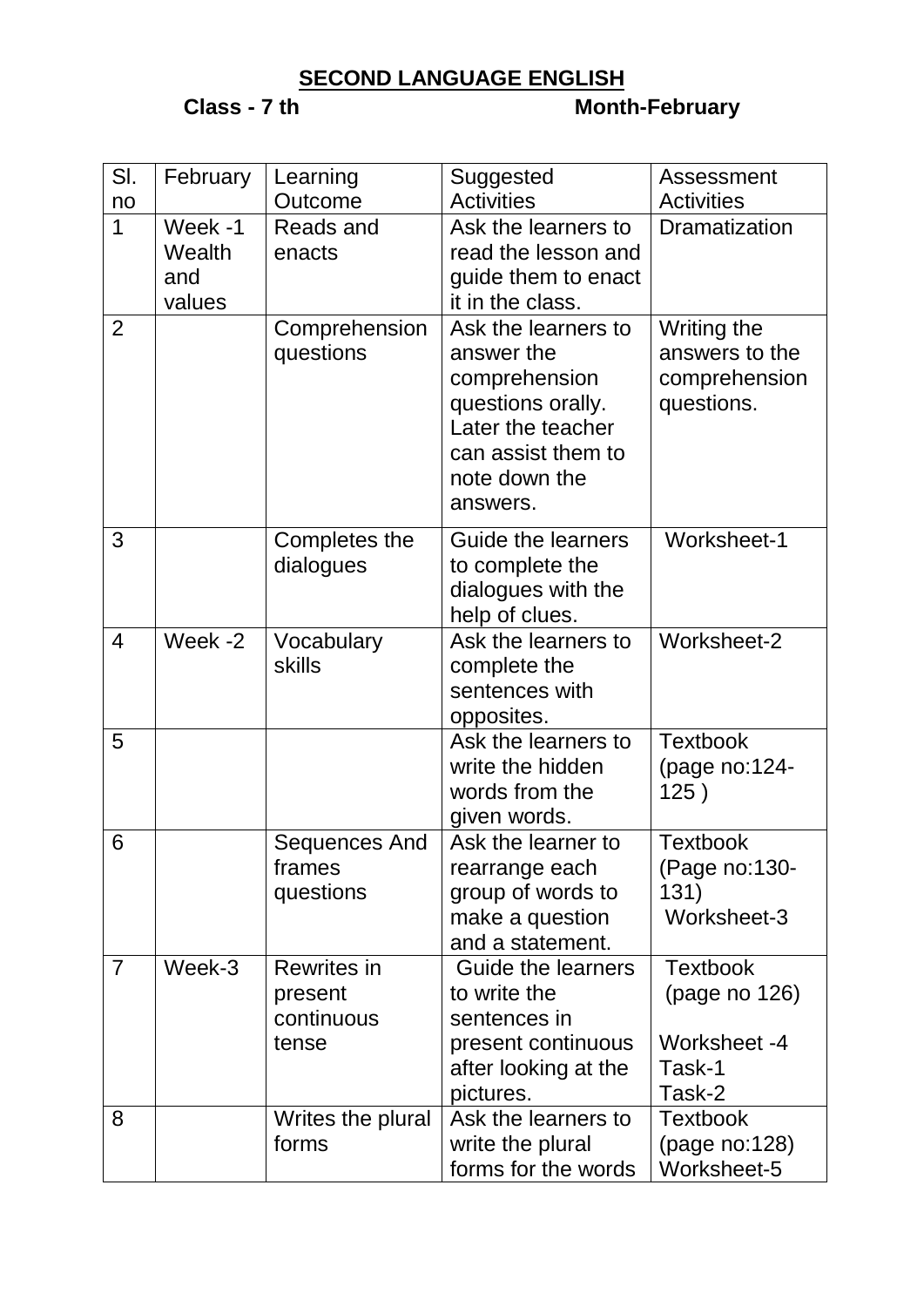|           |                          |                                       | given in brackets.                                                                                                      |                                                               |
|-----------|--------------------------|---------------------------------------|-------------------------------------------------------------------------------------------------------------------------|---------------------------------------------------------------|
| SI.<br>no | February                 | Learning<br>outcome                   | Suggested<br>activities                                                                                                 | Assessment<br>activities                                      |
| 9         |                          | Identifies the<br>describing<br>words | Ask the learners to<br>pick out the<br>adjectives and write<br>them separately                                          | <b>Textbook</b><br>(page no 129)<br>Worksheet-6               |
| 10        | Week-4<br>The<br>Quarrel | Understanding<br>the poem             | Ask the learners to<br>read the poem with<br>proper<br>pronunciation<br>rhythm and pause<br>and understand the<br>poem. | Answering the<br>comprehension<br>questions<br>(page no :134) |
| 11        |                          | Identifies the<br>rhyming words       | Ask the learners to<br>identify the rhyming<br>words and match it<br>correctly                                          | Worksheet--7                                                  |
| 12        |                          | Reads and<br>enjoys                   | Ask the learners to<br>read the story with<br>proper<br>pronunciation,<br>intonation and<br>pause.                      | <b>Textbook</b><br>(page no:135)                              |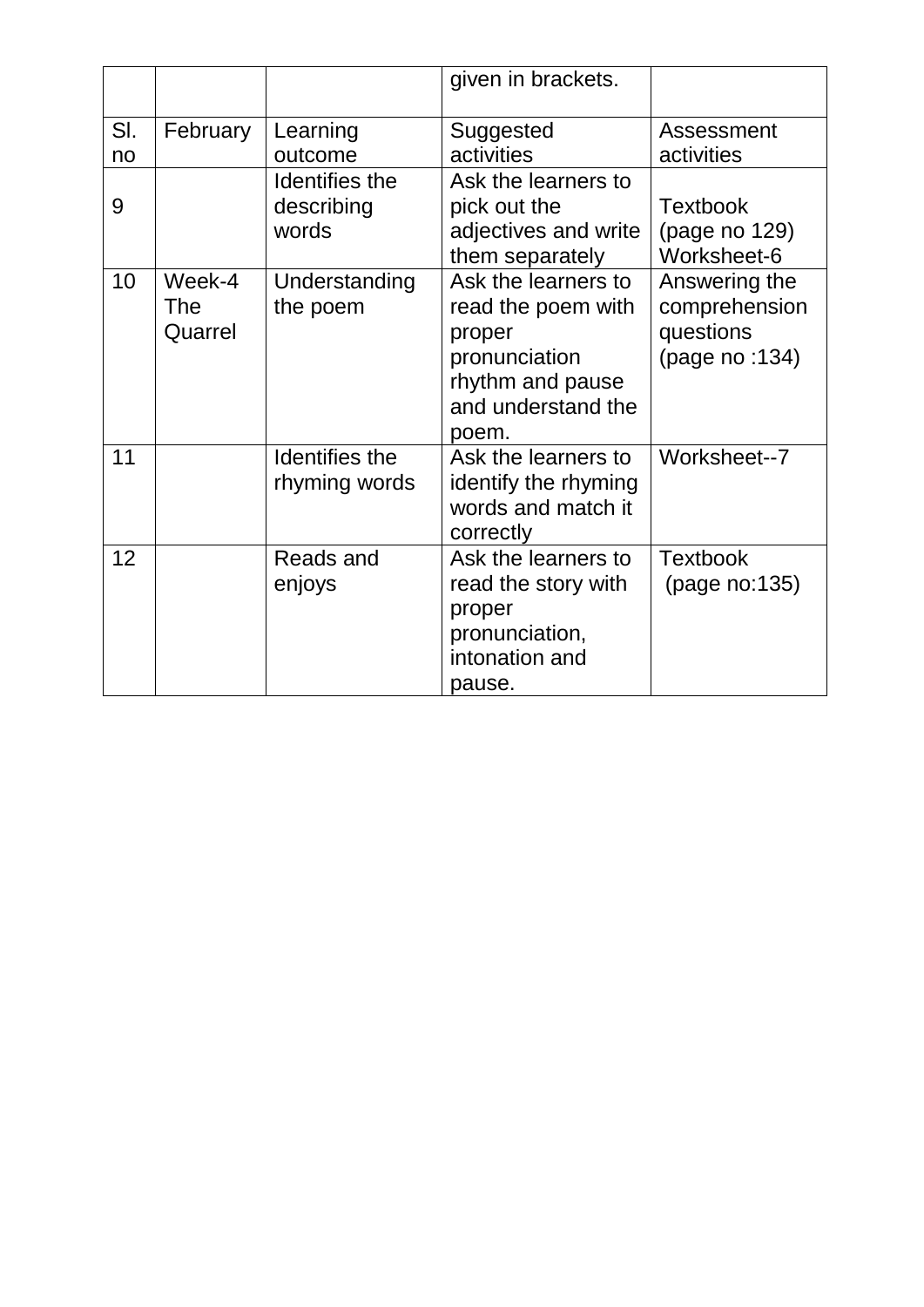Worksheet-1

Read the following conversation between two friends Choose the appropriate options to complete the conversation.

| Sonu:   | Hello Chintu. Where are you coming from?                                                                                       |
|---------|--------------------------------------------------------------------------------------------------------------------------------|
| Chintu: |                                                                                                                                |
| Sonu:   |                                                                                                                                |
| Chintu: | she is feeling better now. Actually she slipped in the<br>bathroom and                                                         |
| Sonu:   |                                                                                                                                |
| Chintu: | The doctor has plastered the arm and advised her to rest for<br>a month.                                                       |
| Sonu:   |                                                                                                                                |
| Chintu: | She will be discharged on Monday.                                                                                              |
| Sonu:   | Well I wish she gets well soon.                                                                                                |
|         | Clues: (How is she feeling, Will she have to stay in the, I am coming<br>from a hospital, what does the doctor, Broke her arm) |

Worksheet-2

Fill in the blanks with the correct opposites of the words underlined.

- 1. In winter days are warm and nights are.......................
- 2. I keep my room tidy whereas my brother's room is always..............
- 3. Everybody likes Mr Bean. Nobody........... him.
- 4. My house is near the post office not............ from library.
- 5. I came first in class in English but........... in geography.
- 6. The oral tests will be given today and.................... will be given tomorrow.
- 7. God made the country and man made the.............
- 8. United we stand,.............. we fall.
- 9. Some hobbies are cheap and some are ...............

Worksheet-3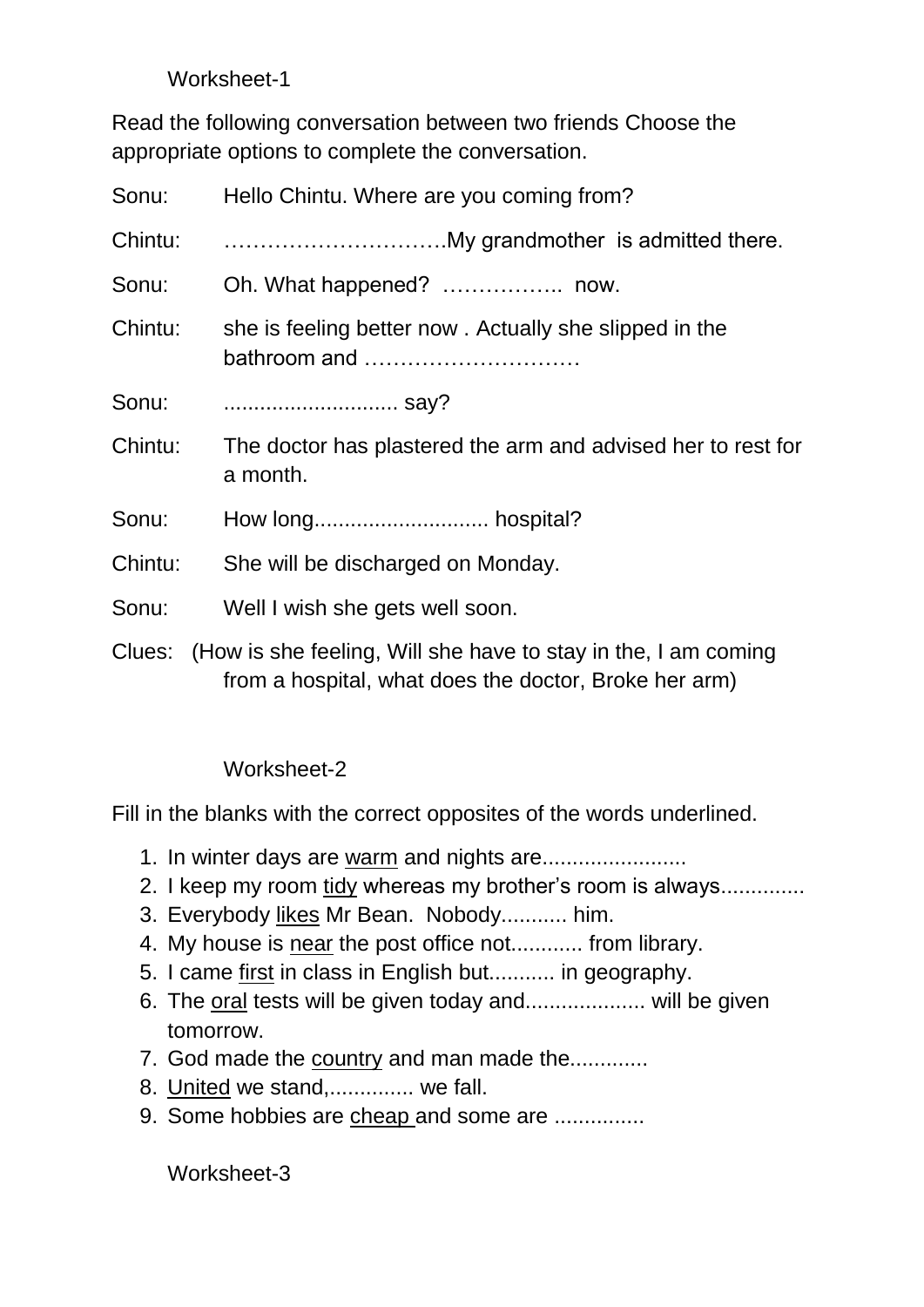Rearrange each group of word to make a statement and a question.

\_\_\_\_\_\_\_\_\_\_\_\_\_\_\_\_\_\_\_\_\_\_\_\_\_\_\_\_\_\_\_\_\_\_\_\_\_\_\_\_\_\_\_\_\_\_\_\_\_\_\_\_\_ \_\_\_\_\_\_\_\_\_\_\_\_\_\_\_\_\_\_\_\_\_\_\_\_\_\_\_\_\_\_\_\_\_\_\_\_\_\_\_\_\_\_\_\_\_\_\_\_\_\_\_\_\_

\_\_\_\_\_\_\_\_\_\_\_\_\_\_\_\_\_\_\_\_\_\_\_\_\_\_\_\_\_\_\_\_\_\_\_\_\_\_\_\_\_\_\_\_\_\_\_\_\_\_\_\_\_ \_\_\_\_\_\_\_\_\_\_\_\_\_\_\_\_\_\_\_\_\_\_\_\_\_\_\_\_\_\_\_\_\_\_\_\_\_\_\_\_\_\_\_\_\_\_\_\_\_\_\_\_\_

\_\_\_\_\_\_\_\_\_\_\_\_\_\_\_\_\_\_\_\_\_\_\_\_\_\_\_\_\_\_\_\_\_\_\_\_\_\_\_\_\_\_\_\_\_\_\_\_\_\_\_\_\_

\_\_\_\_\_\_\_\_\_\_\_\_\_\_\_\_\_\_\_\_\_\_\_\_\_\_\_\_\_\_\_\_\_\_\_\_\_\_\_\_\_\_\_\_\_\_\_\_\_\_\_\_\_ \_\_\_\_\_\_\_\_\_\_\_\_\_\_\_\_\_\_\_\_\_\_\_\_\_\_\_\_\_\_\_\_\_\_\_\_\_\_\_\_\_\_\_\_\_\_\_\_\_\_\_\_\_

\_\_\_\_\_\_\_\_\_\_\_\_\_\_\_\_\_\_\_\_\_\_\_\_\_\_\_\_\_\_\_\_\_\_\_\_\_\_\_\_\_\_\_\_\_\_\_\_\_\_\_\_\_ \_\_\_\_\_\_\_\_\_\_\_\_\_\_\_\_\_\_\_\_\_\_\_\_\_\_\_\_\_\_\_\_\_\_\_\_\_\_\_\_\_\_\_\_\_\_\_\_\_\_\_\_

\_\_\_\_\_\_\_\_\_\_\_\_\_\_\_\_\_\_\_\_\_\_\_\_\_\_\_\_\_\_\_\_\_\_\_\_\_\_\_\_\_\_\_\_\_\_\_\_\_\_\_\_

\_\_\_\_\_\_\_\_\_\_\_\_\_\_\_\_\_\_\_\_\_\_\_\_\_\_\_\_\_\_\_\_\_\_\_\_\_\_\_\_\_\_\_\_\_\_\_\_\_\_\_\_\_ \_\_\_\_\_\_\_\_\_\_\_\_\_\_\_\_\_\_\_\_\_\_\_\_\_\_\_\_\_\_\_\_\_\_\_\_\_\_\_\_\_\_\_\_\_\_\_\_\_\_\_\_

 $\mathcal{L}_\text{max}$  , and the contract of the contract of the contract of the contract of the contract of the contract of

\_\_\_\_\_\_\_\_\_\_\_\_\_\_\_\_\_\_\_\_\_\_\_\_\_\_\_\_\_\_\_\_\_\_\_\_\_\_\_\_\_\_\_\_\_\_\_\_\_\_\_\_\_

- 1. Are/listening / teacher/ the/they/to
- 2. We/beach/tomorrow/are/going/to / the/morning
- 3. Ramya /reading /English /is/novel
- 4. The/ in / birds/ chirping/are/trees
- 5. Delhi/ the /capital/city/is/India/of
- 6. At/ the/ location/am /correct/I
- 7. Best/mom/cook/the/my/in /world/is/the
- 8. Mangoes/ very/these/sweet/are

Worksheet- 4

Rewrite the following sentences after looking at the pictures.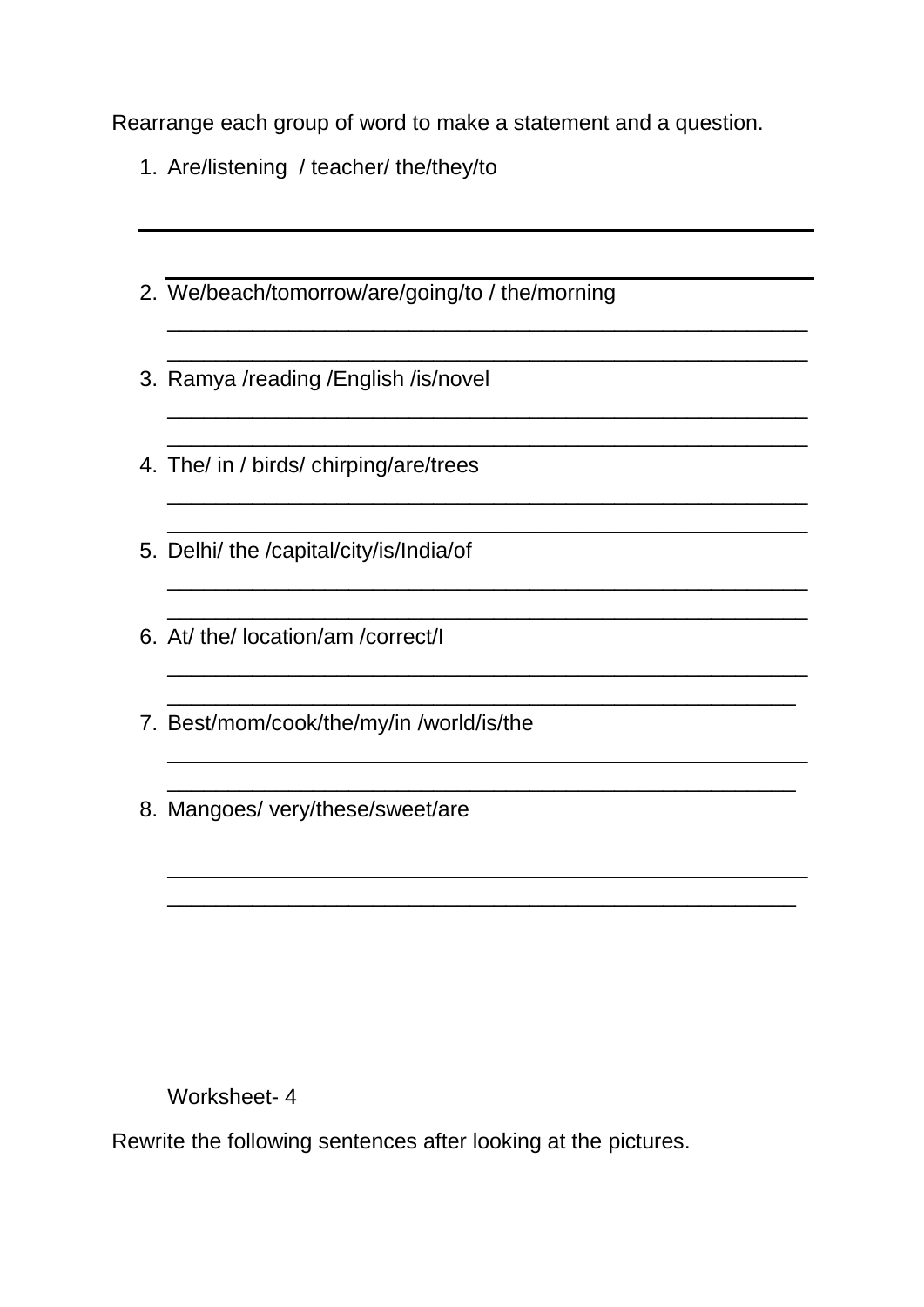

Task-2

Fill in the blanks with missing words to make a present continuous tense.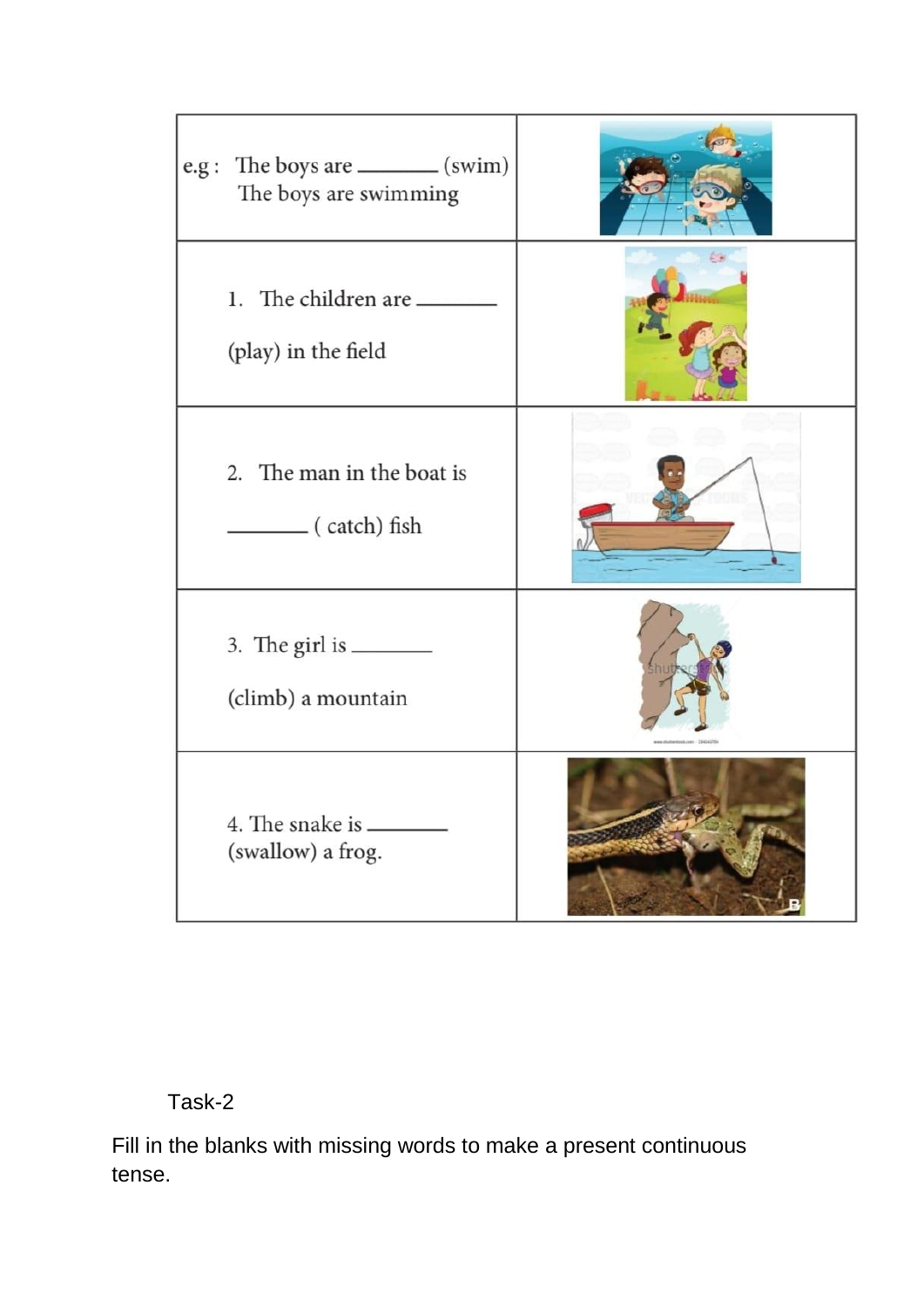Example: They are walking in the lawn

- 1. We **example 20** (play) computer games.
- 2. The students (read) in the class.
- 3. He \_\_\_\_\_\_\_\_\_ (jump) on the bed.
- 4. I (listen) to the music.
- 5. Sheela \_\_\_\_\_\_\_\_\_ (sing) a song.
- 6. They \_\_\_\_\_\_\_\_\_ (dance) to the music.
- 7. The baby \_\_\_\_\_\_\_\_ (sleep) in the cradle.
- 8. My mother \_\_\_\_\_\_(cook) dinner in the kitchen.
- 9. The crow \_\_\_\_\_\_\_\_\_\_\_ (build) a nest.

Worksheet-5

Complete the following passage by choosing the correct words given in the passage.

Yesterday, there was a charity show in our school. Many (man/men) (woman/women) and \_\_\_\_\_\_\_\_\_\_(childs/children) attended the function.First there was a programme of dance.

The \_\_\_\_\_\_\_\_\_(feet/feets) of the \_\_\_\_\_ (dancers/dancer) created a wonder.The  $(people/people)$  started clapping.The dancers requested people to donate (money/moneys) for a school for deaf and dumb\_\_\_\_\_\_\_\_\_(student/students).The people gave a good \_\_\_\_\_\_\_\_\_(response/responces) to their \_\_\_\_\_\_\_\_(call/calls). Much money was collected as a \_\_\_\_\_\_\_\_\_( donations/donation).

Worksheet-6

Circle the describing words in the given sentences.

- 1. The musician played an expensive guitar.
- 2. The painting was beautiful.